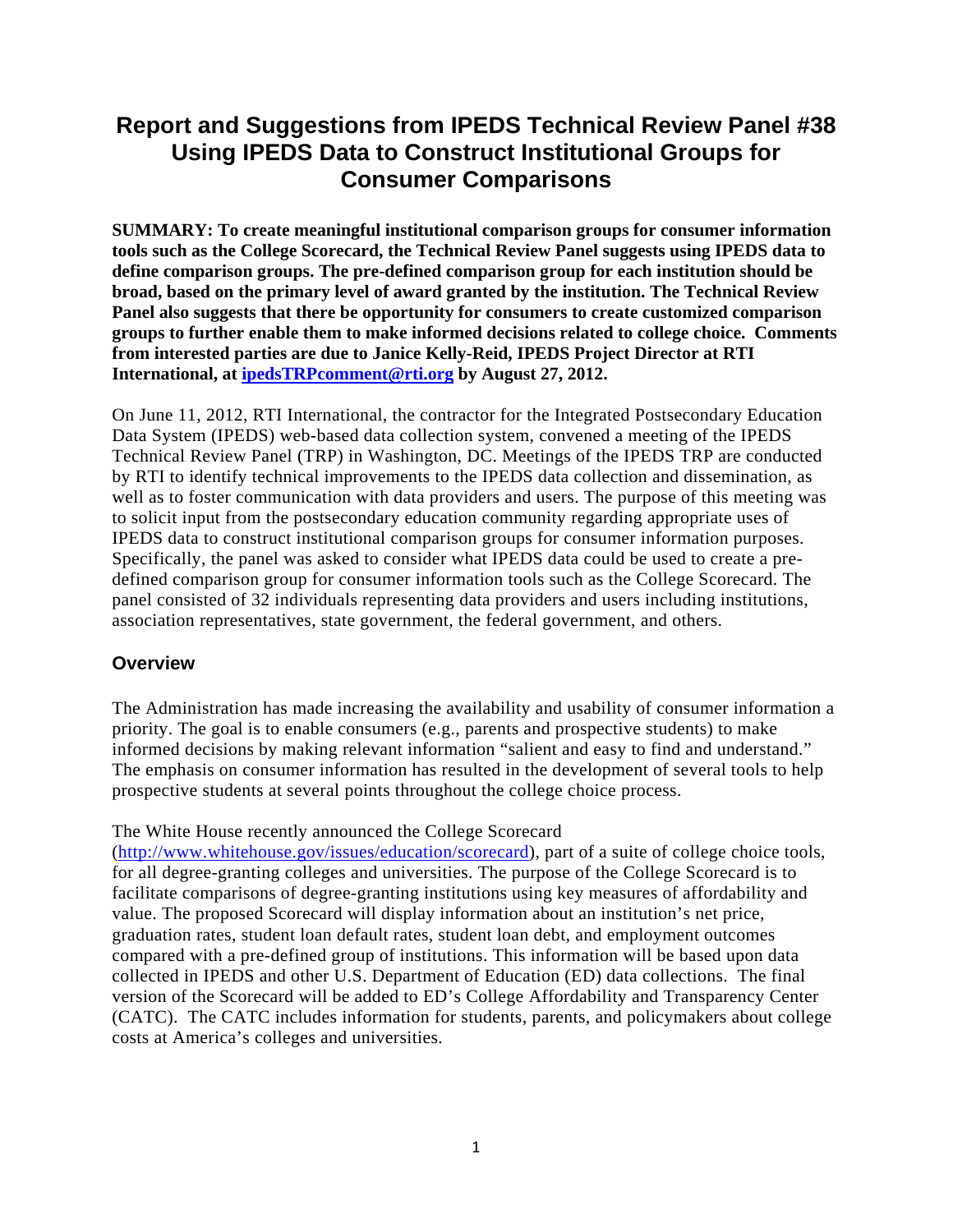# **College Choice Consumer Information Tools**

The suite of consumer information tools is designed to enable informed decision-making at various stages in the college choice process.



\*Existing

RTI convened the IPEDS TRP to discuss how IPEDS data may be used to create meaningful institutional comparison groups for consumer information tools such as the Scorecard. Creating meaningful institutional comparison groups will help provide consumers context for the information that will be included in these tools and allow for the appropriate interpretation of information, particularly regarding measures of affordability and value.

## **Discussion**

A methodology for creating pre-defined institutional comparison groups using IPEDS data already exists. The National Center for Education Statistics (NCES) creates pre-defined comparison groups for the purpose of the IPEDS Data Feedback Report (DFR), a report sent to institutions annually to provide context for examining the data it submits to IPEDS and that may also be useful for benchmarking and peer analysis. The DFR presents selected indicators and data elements for an institution and a comparison group of institutions. If an institution does not specify a comparison group of institutions, NCES creates one for it. The list of institutions in the comparison group and the characteristics used for their selection, including institution type and enrollment size, are included in the DFR.

In addition, RTI reviewed several national college search websites to determine how they create predefined institutional comparison groups, if at all. Of the websites reviewed, institutional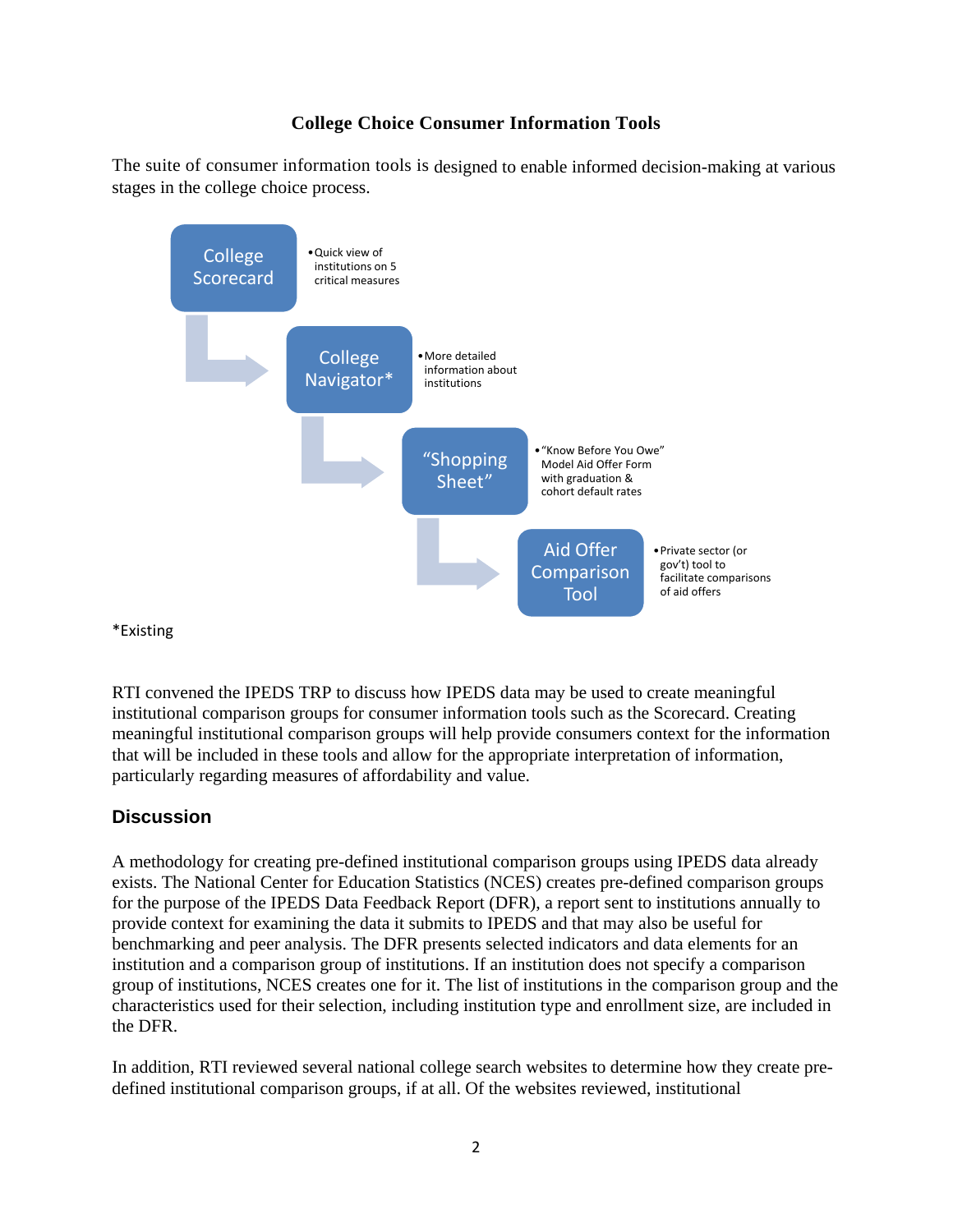characteristics used in creating comparison groups include location, sector, size, tuition and fees, and financial aid, among others.

One website creates a pre-defined institutional comparison group if a user does not select institutions to compare. This site uses a comparison group that is an aggregate of institutions in the same sector and state as the selected institution. Another website uses a methodology that applies an algorithm comparing the selected institution with similar institutions that have been assigned a "similarity score" based on 12 institutional and student characteristics.

However, comparison groups for the purposes of consumer information tools such as the College Scorecard *could* differ from those created for institutional analysis purposes. For example, a prospective student may be interested in making comparisons across sectors (e.g., comparing the costs to attend a community college with the costs to attend a 4-year institution; comparing the percentage of students who graduate within 6 years from a 4-year public institution compared with those who graduate from other 4-year public institutions and 4-year private nonprofit institutions).

To identify how IPEDS data may be used to create meaningful comparison groups for consumer information tools, the panel considered institutional characteristics that could be used to create a predefined comparison group.

#### **Distance Education**

Starting in the 2012–13 data collection year, the IPEDS Institutional Characteristics component will collect data on distance education opportunities. Several panelists noted that although distance education is an important factor in the college choice process, creating a separate comparison group for distance education institutions may be too limiting. The panel came to a consensus that once the data collected on distance education become more expansive, NCES should revisit this topic and determine how distance education data can better be utilized to create a pre-defined institutional comparison group.

#### **Enrollment size**

The IPEDS Fall Enrollment component collects data on student enrollment counts by level of student. Several panelists noted that enrollment size is not highly correlated with the proposed Scorecard measures. As such, the panel was hesitant to define the comparison groups by enrollment size without a clear idea of how the comparison groups might be used in other consumer information tools. The panel acknowledged that although enrollment size may be an important factor for some consumers, defining comparison groups by enrollment size may be too limiting.

#### **Selectivity**

The IPEDS Institutional Characteristics component collects data on admissions and can be used to categorize institutions by selectivity (e.g., ACT or SAT scores, as well as the percentage of applicants who are accepted). Several panelists noted that although selectivity measures provide important context for the graduation rates measure included on the proposed Scorecard, defining comparison groups by selectivity may be too limiting for consumers early in the college choice process.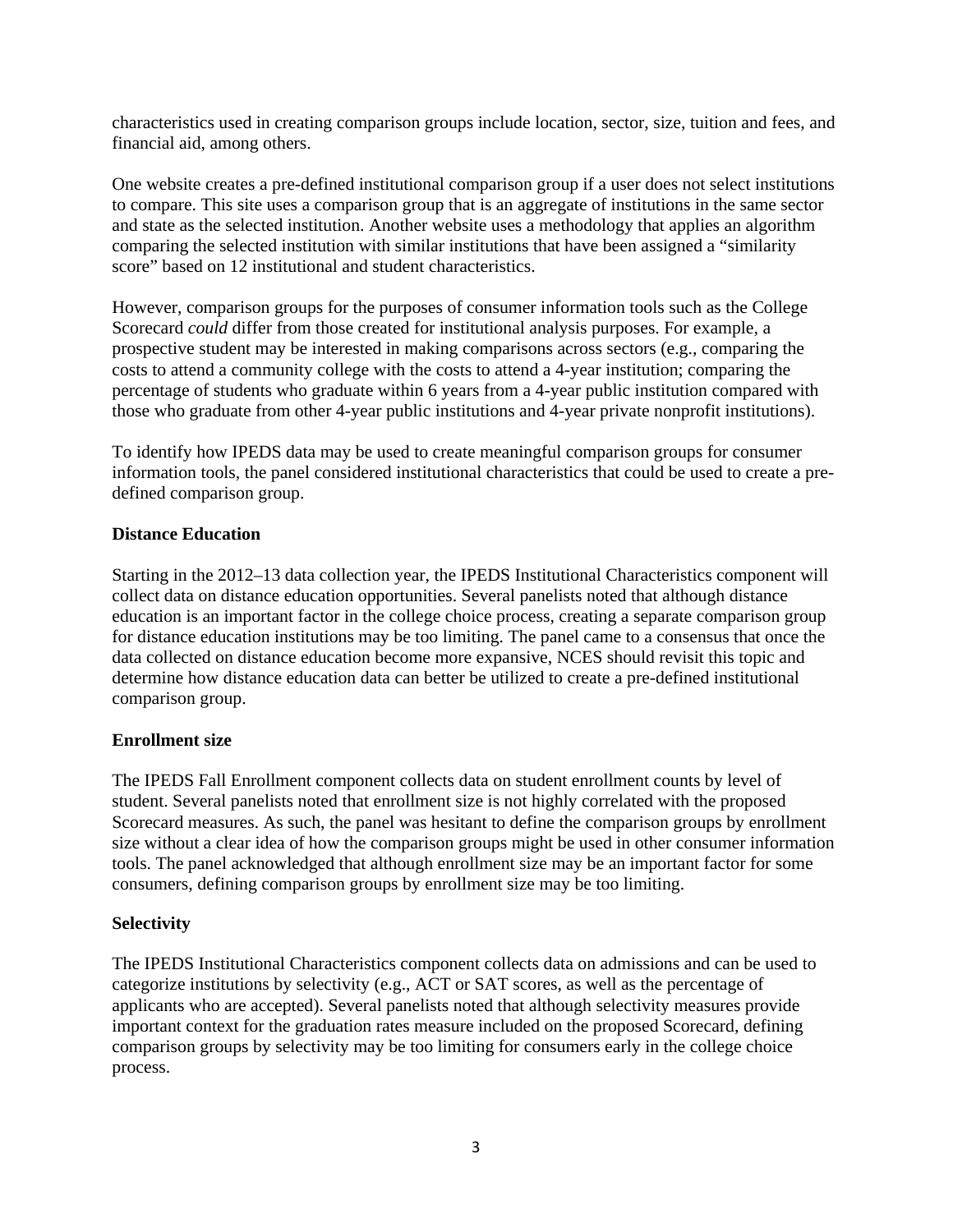#### **Region**

The panel was concerned that grouping institutions by region does not provide consumers with enough context for making meaningful comparisons on college cost. For example, the average net price of the selected institution would be compared with the average net price for a comparison group predefined by region. Several panelists questioned whether consumers could make the distinction between in-state and out-of-state tuition when comparing public institutions or online institutions. Additionally, grouping institutions located within a given radius creates disproportionate comparison groups. There are many institutions located in metropolitan areas, like the Northeast region, but fewer institutions are located in rural regions.

#### **Level of Institution**

IPEDS places institutions in one of three levels, based on the highest award offered at the institution: 4-year or higher (4 year), 2-but-less-than 4-year (2 year), or less than 2-year. An increasing number of institutions offer some degree programs that are at a higher level than the majority of awards granted by the institution. For example, if an institution begins to offer one or more bachelor's degree programs, but still grants the majority of its degrees at the associate's level, the institution is classified as a 4-year institution. When institutions are divided into 2-year and 4-year categories, the example institution is compared with 4-year institutions. Several panelists raised concerns about making comparisons across levels and noted that the institutional characteristics of 4-year predominantly bachelor's-degree-granting institutions are very different from the institutional characteristics of 4-year predominantly associate's-degree-granting institutions. Instead, the panel focused on grouping institutions by broad institutional characteristics, like predominant undergraduate credential offered.

#### **Predominant Undergraduate Credential**

The panel agreed that broad institutional characteristics, such as predominant undergraduate credential or degree offered, should be used to create a pre-defined comparison group in consumer information tools. To create a pre-defined comparison group, the broadest institutional characteristic (i.e., predominant undergraduate credential offered) should be used, which would group institutions into the following categories:

- Predominantly bachelor's-degree-granting,
- Predominantly associate's-degree-granting, or
- Predominantly certificate-granting.

In the College Scorecard, the key measures for a predominantly bachelor's-degree-granting institution would be compared with those from all predominantly bachelor's-degree-granting institutions. For example, the average net price for the focus institution (UUS, a predominantly bachelor's-degree-granting institution), would be compared with the average net price for a predefined comparison group composed of other predominantly bachelor's-degree-granting institutions (the range of which is indicated by  $\blacklozenge$  below).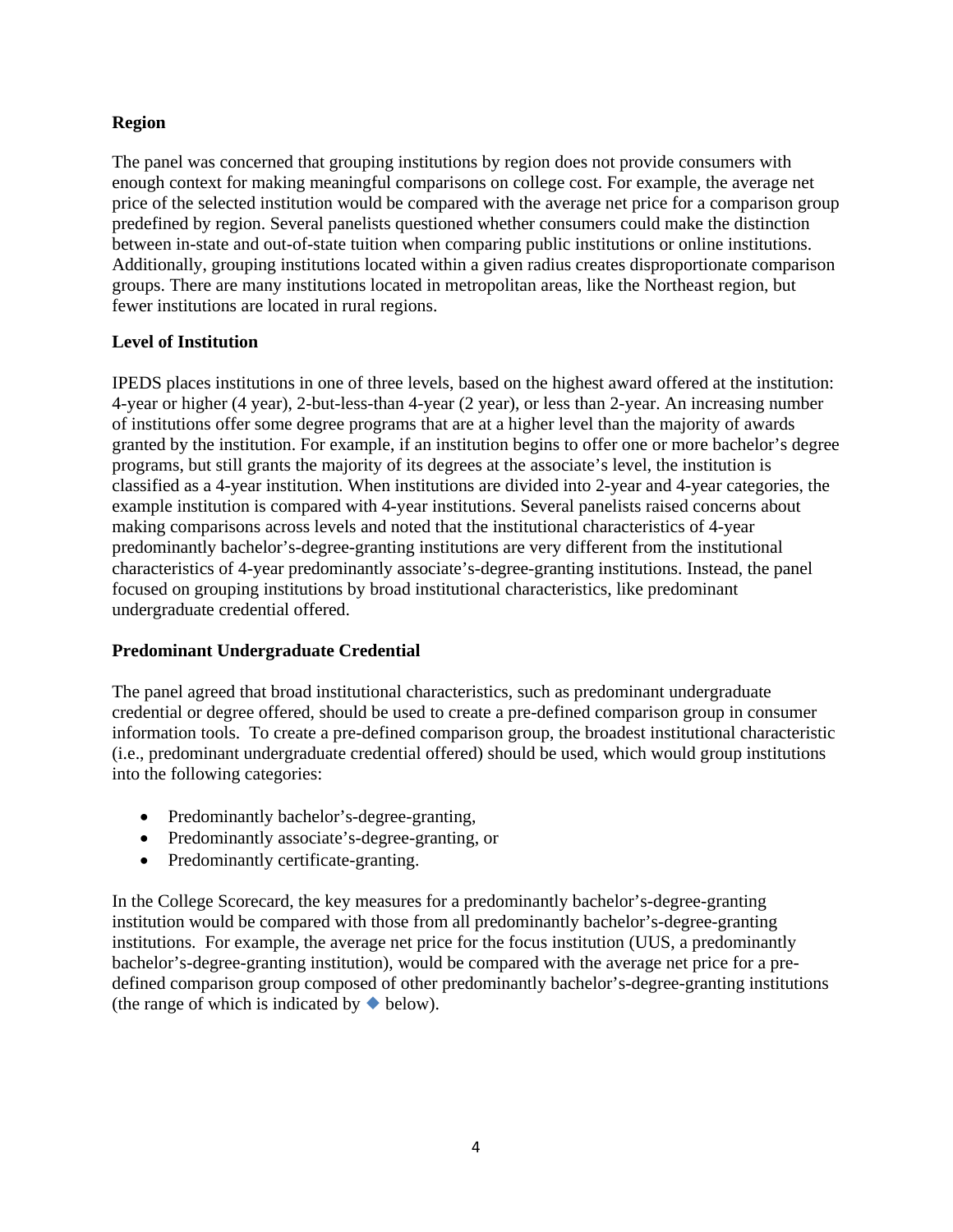

Note that the three proposed comparison groups are new institutional classifications. The TRP suggests that NCES review the distributions of degree-granting institutions and determine appropriate definitions based upon the data.

#### **Custom Comparison Groups**

The panel noted that comparing an institution with a pre-defined comparison group may have limited utility to a prospective student, since an individual's college choice is complicated by many factors.

The panel suggested that consumer information tools such as the College Scorecard should also provide consumers the ability to create customized comparison groups, based on characteristics that are important in their decision. In light of this, the panel discussed other ways to create comparison groups based upon input from the consumer. The panel suggested that in addition to using a predefined comparison group, consumer information tools should allow prospective students to create a customized comparison group by allowing them to select individual institutions. Consequently, the panel suggested allowing consumers to refine the pre-defined comparison groups further using the following variables:

- region in which the institution is located;
- institutional selectivity;
- programs offered (2-digit level of the Classification of Instructional Programs); and
- student age (percentage of students age 25 or older).

The panel also suggested that NCES create strong links between the Scorecard and College Navigator so consumers are encouraged to conduct more in-depth comparisons based on other institutional characteristics (e.g., size, tuition and fees, financial aid, etc.).

The panel acknowledged that this approach does not prohibit consumers from comparing institutions from multiple predominant degree types. The panel expressed concerns with consumers' inability to distinguish between categories and the potential for inappropriate comparisons of certain measures, such as graduation rates, across sectors.

Based on this discussion, the panel suggested that NCES create different displays of comparisons in the College Scorecard by degree type such that the consumer can distinguish when customized comparison groups include institutions from multiple predominant degree types, as defined in the box above.

The panel also suggested that the Scorecard be tested by consumer focus groups once the beta version is made available. In addition, as the tool is unveiled and utilized, NCES should collect information on how the tool is used—specifically, whether it is used more frequently by institutions or students.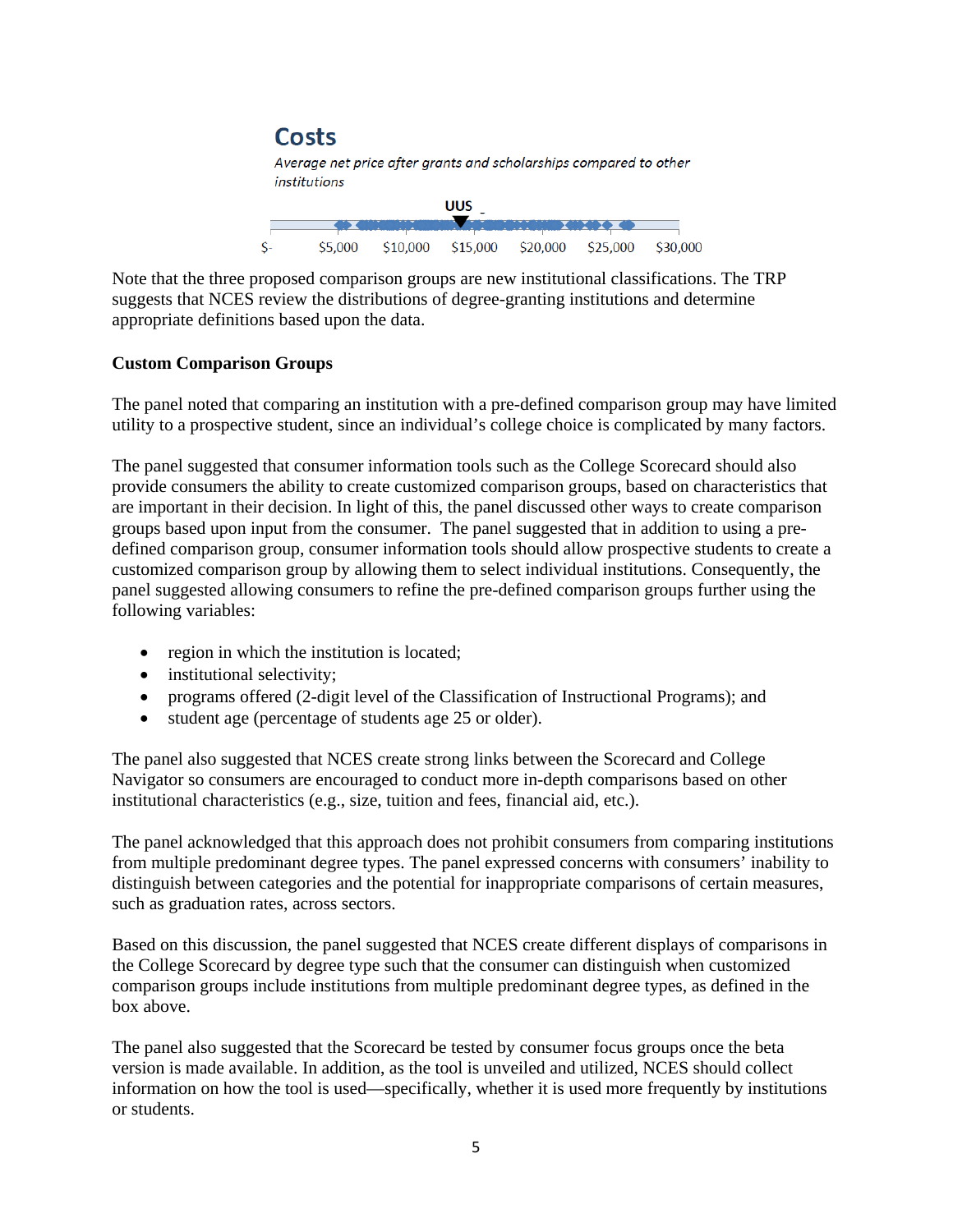# **Summary of Suggestions by Technical Review Panel #38**

Following is a summary of the TRP's suggestions detailed in the discussion sections of this report.

#### **Suggestions by Technical Review Panel #38**

There are no new reporting requirements for institutions as a result of this panel.

Pre-defined comparison groups for consumer information tools such as the College Scorecard should be broadly defined. Specifically, the TRP suggests creating pre-defined comparison groups based on the institution's predominant undergraduate degree awarded:

- Predominantly bachelor's-degree-granting,
- Predominantly associate's-degree-granting, or
- Predominantly certificate-granting.

These categories are not currently defined in IPEDS. The TRP suggests that NCES review the distribution of degree-granting institutions to determine appropriate definitions for each of the above comparison groups based upon the data.

When possible, consumer information tools should also offer users the opportunity to create custom comparison groups. In the case of the College Scorecard, the TRP suggests that institution comparison groups could be based upon the following consumer input:

- Consumer chooses individual institutions for comparison, or
- Consumer customizes the pre-defined comparison group using the following institutional characteristics and program offering information:
	- region in which institution is located;
	- institutional selectivity;
	- programs offered (2-digit level of the Classification of Instructional Programs); and
	- student age (percentage of students age 25 or older).

# **Implications on Reporting Burden for Institutions**

There are no new reporting requirements as a result of this panel.

## **Next Steps**

Once the TRP summary comment period has closed, RTI will review the comments and provide NCES with final recommendations based on the suggestions of the TRP. NCES will review the recommendations to determine next steps.